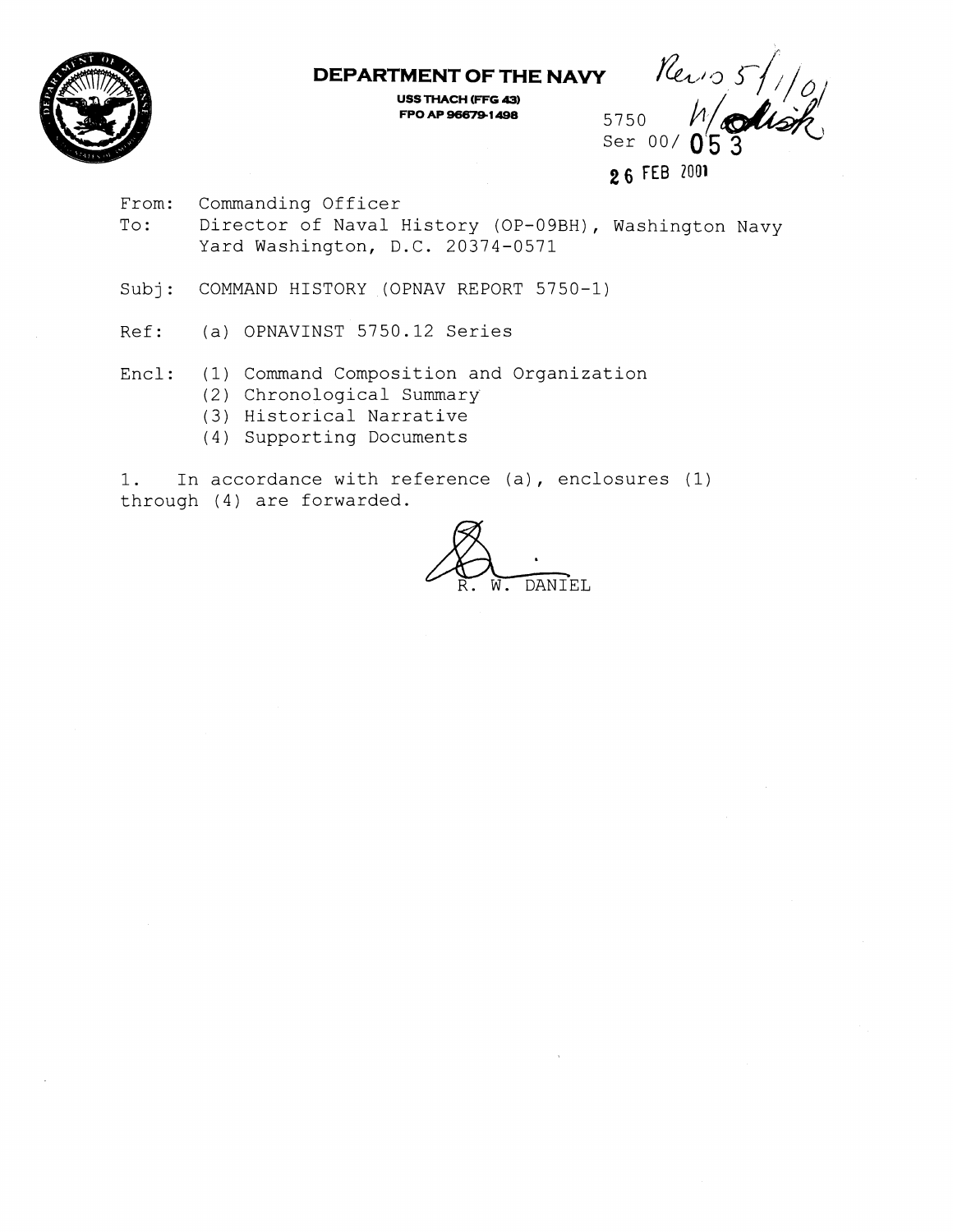#### **USS THACH (FFG 43)**

#### **COMMAND COMPOSITION AND ORGANIZATION**

USS THACH, the namesake of two-time Navy Cross recipient Admiral John Smith Thach, is the thirty-sixth ship of the Oliver Hazard Perry (FFG-7) class of guided missile frigates. THACH's mission is to provide air, surface, and sub-surface protection for merchant and military convoys, aircraft carriers, logistics battle groups, and amphibious task forces, operating either independently or as a part of a Surface Action Group. THACH was built by Todd Pacific Shipyards Corporation, Los Angeles, California. Her keel was laid on March **6,** 1982. She was christened on December 18, 1983 and commissioned on March 17, 1984.

The Commanding Officer has the ultimate authority, responsibility and accountability for the performance and welfare of the ship and her crew. Second in command, the Executive Officer implements policies and regulations as applicable to the ship and her mission. Each Department Head reports to the Commanding Officer via the Executive Officer.

USS THACH was under the administrative command of Commander, Destroyer Squadron FIFTEEN from 01 Jan -31 Aug, as a member of the Forward Deployed Naval Forces in Yokosuka, Japan. THACH then changed ports for a crew swap and became a member of Destroyer Squadron Twenty-Three from 01 Sep -31 Dec 1999. THACH is now homeported in San Diego, CA .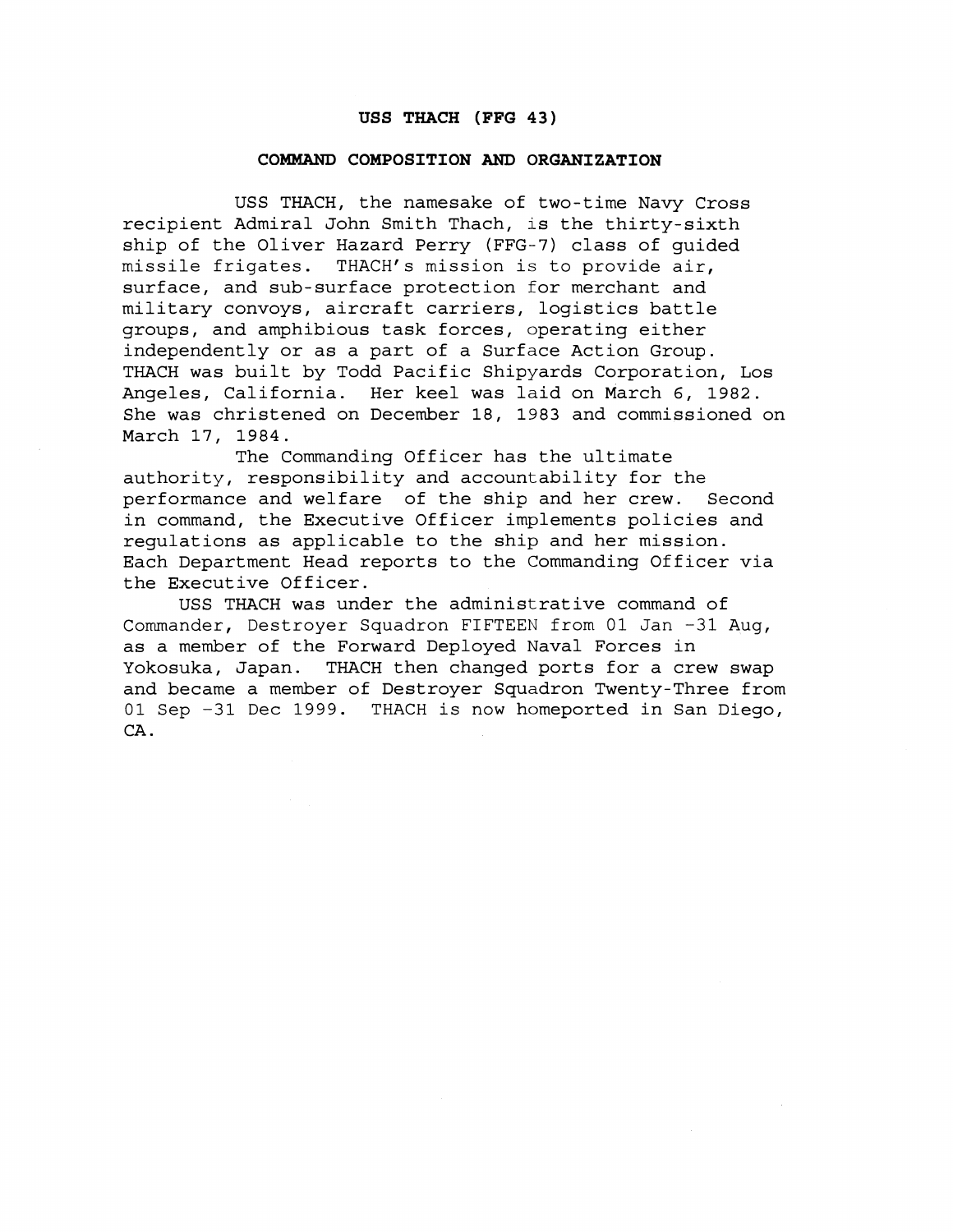## **SHIP'S ORGANIZATION, 1999**

### COMMANDING OFFICER:

|                    | 01Jan-26Mar CDR Thomas Goodall    |
|--------------------|-----------------------------------|
|                    | 26Mar-31Aug CDR Stephen Camacho   |
|                    | 31Aug-05Oct CDR Joseph Hariss     |
|                    | 050ct-31Dec CDR Richard W. Daniel |
| EXECUTIVE OFFICER: |                                   |
|                    | 01Jan-31Aug LCDR John Carrol      |
|                    | 31Aug-31Dec LCDR J. Todd Black    |
|                    |                                   |

### **DEPARTMENT ORGANIZATION**

COMBAT SYSTEMS OFFICER:

| 01Jan-31Auq | LT |
|-------------|----|
| 31Aug-30Sep | LT |
| 30Sep-31Dec | LT |



### OPERATIONS OFFICER:

OlJan-26Feb Ltjg OlFeb-31Aug LT 31Aug-31Dec LT



NAVIGATOR/ADMIN OFFICER:



### CHIEF ENGINEER:

OlJan-31Aug LT 31Aug-31Dec LT



SUPPLY:

| 01Jan-05Apr | LTJG |
|-------------|------|
| 05Apr-31Auq | LTJG |
| 31Aug-31Dec | LT   |

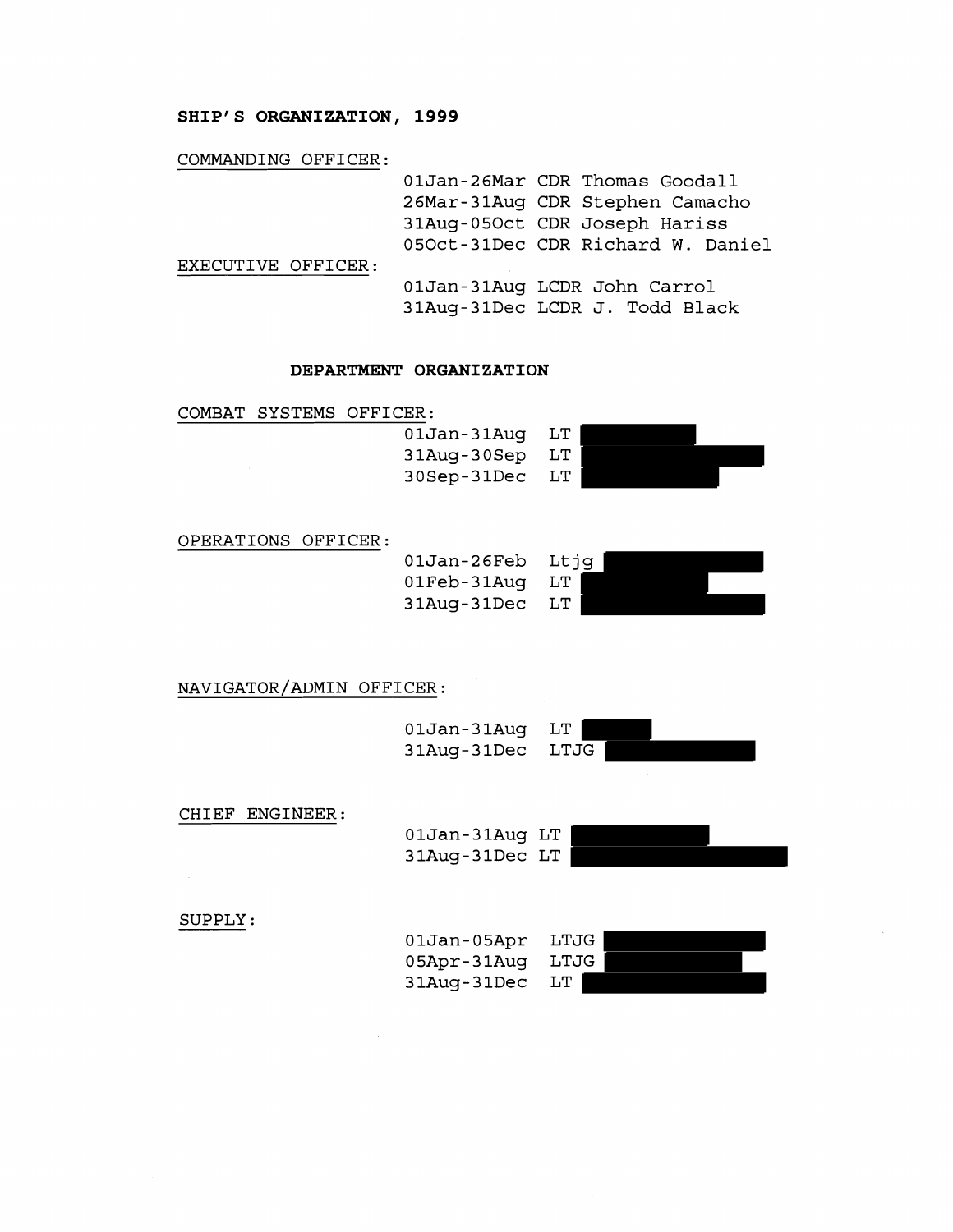**MASTER CHIEF PETTY OFFICER OF THE COMMAND:** 

**01Jan-20Aug EMCM(SW) Brian Korth 20Aug-3 1Aug MMCM (SW/AW) Mike Cisneros 31Aug-31Dec STSCM (sw/SS) W.A. Smith**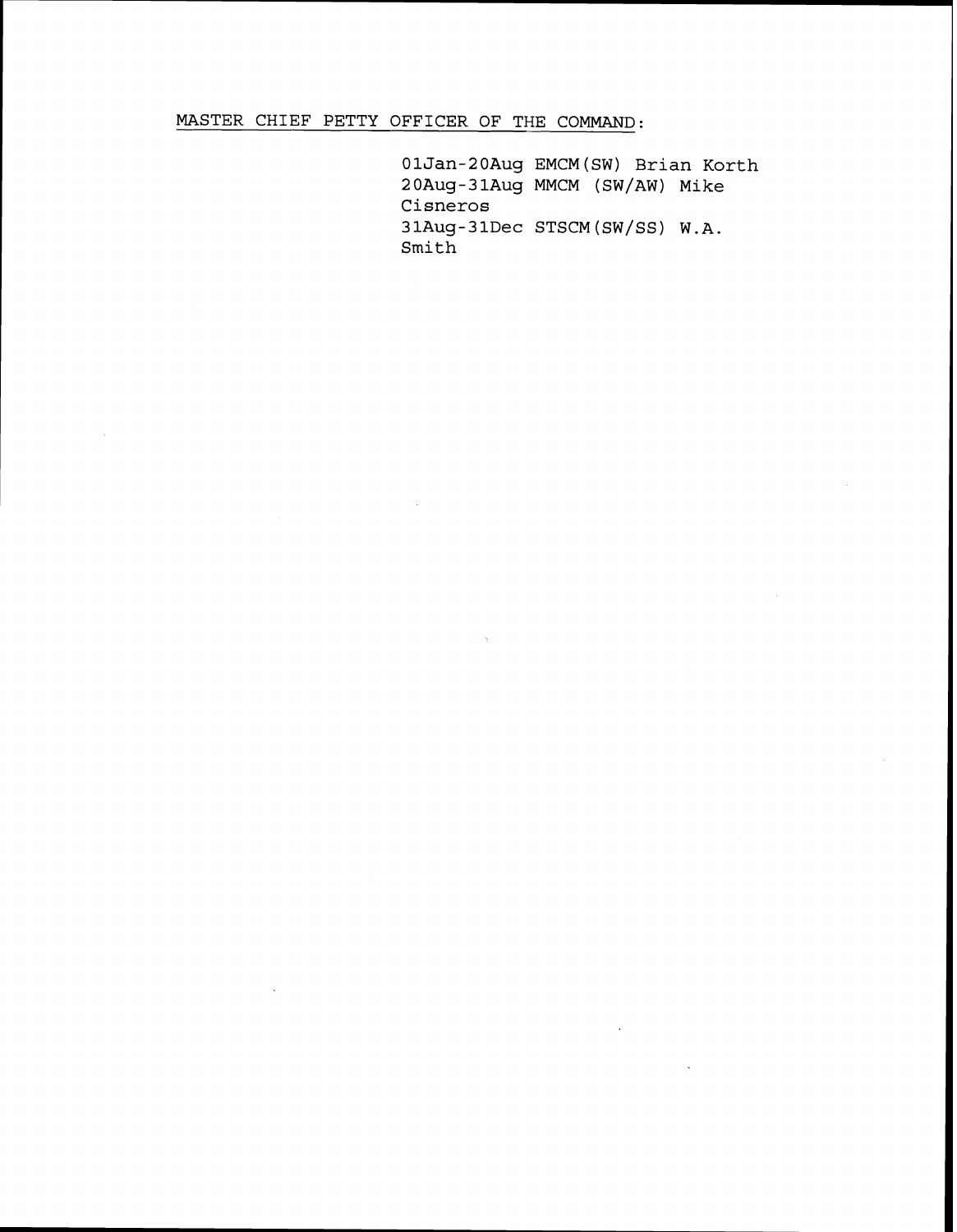# CHRONOLOGY

# JANUARY 1999

| 01        | Assigned CTG 075.2                        |
|-----------|-------------------------------------------|
| $01 - 04$ | Holiday Leave and Upkeep-Yokosuka         |
| 05        | Fast Cruise, Yokosuka                     |
| $06 - 08$ | Underway, Phillipine Sea for ISIC LTT     |
| $09 - 17$ | Inport Yokosuka                           |
| 18        | Embark HSL 51, Detachment 15              |
| $18 - 20$ | Enroute Okinawa                           |
| 20        | Inport Okinawa                            |
| $21 - 23$ | MISSILEX 99-1A at Phillipine Sea with USS |
|           | MOBILE BAY                                |
| $24 - 26$ | Inport Okinawa                            |
| $27 - 30$ | RECONEX 99-2 at Phillipine Sea            |
| 31        | Inport Okinawa                            |

# FEBRUARY 1999

| 01        | Inport Okinawa                           |
|-----------|------------------------------------------|
| $02 - 07$ | Enroute Guam                             |
| $08 - 19$ | Inport Guam for tender availability with |
|           | USS FRANK CABLE                          |
| $13 - 16$ | LTT(L)                                   |
| 20        | Enroute Saipan                           |
| $21 - 24$ | Inport Saipan                            |
| $25 - 28$ | Enroute Yokosuka                         |
|           |                                          |

# MARCH 1999

 $\sim$ 

| 01        | Enroute Yokosuka                       |
|-----------|----------------------------------------|
| $02 - 24$ | Inport Yokosuka                        |
| $08 - 12$ | LTT $(L)$ and ISIC LTT $(E)$           |
| $15 - 18$ | CART II                                |
| $25 - 26$ | Underway Phillipine Sea                |
| 26        | Change of Command. CDR Stephen Camacho |
|           | relieved CDR Thomas Goodall            |
| $27 - 31$ | Inport Yokosuka                        |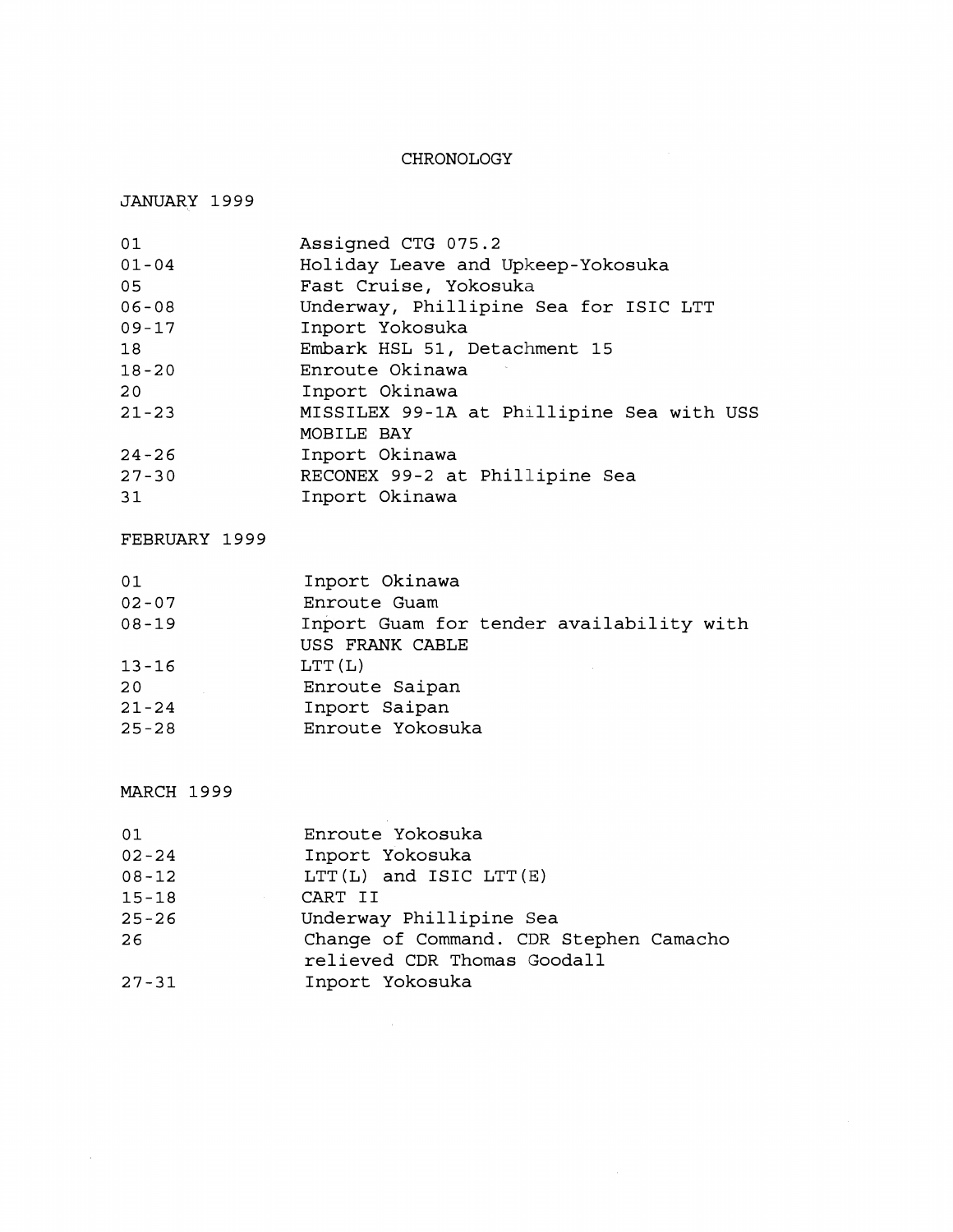APRIL 1999

| 01               | Assigned CTG 075.2                          |
|------------------|---------------------------------------------|
| $01 - 04$        | Inport Yokosuka                             |
|                  |                                             |
| $05 - 09$        | Underway Phillipine Sea for Tailored Ship's |
|                  | Training Availability IA (TSTA IA)          |
| $10 - 11$        | Inport Yokosuka                             |
| $12 - 16$        | Underway Phillipine Sea for Tailored Ship's |
|                  | Training Availability IB (TSTA IB)          |
| $17 - 18$        | Inport Yokosuka                             |
| $19 - 20$        | Enroute Kure, Japan                         |
| $21 - 24$        | Inport Kure, Japan                          |
| $25 - 26$        | Enroute Okinawa                             |
| $25 - 27$        | LTT(S)                                      |
| $27 - 28$        | Inport Okinawa                              |
| $29 - 30$        | Underway Phillipine Sea for RECONEX 99-3    |
|                  |                                             |
|                  |                                             |
| MAY 1999         |                                             |
| $01 - 03$        | Enroute Yokosuka                            |
| $04 - 09$        | Inport Yokosuka                             |
| $10 - 12$        |                                             |
|                  | Enroute Shimoda, Japan                      |
| $10 - 12$        | Tailored Ship's Training Availability II    |
|                  | (TSTA II) with USS O'BRIEN                  |
| $13 - 16$        | Anchored Shimoda, Japan for Shimoda Black   |
|                  | Ship Festival with USS O'BRIEN              |
| 17               | Enroute Yokosuka                            |
| 18               | Inport Yokosuka                             |
| 19               | Embark HSL 51                               |
| $19 - 21$        | Enroute Pusan, South Korea with USS JOHN S. |
|                  | MCCAIN                                      |
| $22 - 23$        | Inport Pusan, South Korea                   |
| 24               | Enroute Tonghae, South Korea with USS JOHN  |
|                  | S. MCCAIN                                   |
| 25               | Inport Tonghae, South Korea                 |
| $26 - 28$        | Underway Sea of Japan for CSOFEX 99-2 with  |
|                  | USS JOHN S. MCCAIN & ROKN                   |
| 29               | Inport Tonghae, South Korea                 |
| $29 - 31$        | Enroute Yokosuka with USS JOHN S. MCCAIN    |
|                  |                                             |
| <b>JUNE 1999</b> |                                             |
|                  |                                             |
| $01 - 13$        | Inport Yokosuka                             |
| $07 - 11$        | LTT(L)                                      |
| $14 - 18$        | Tailored Ship's Training Availability IIB   |
|                  | (TSTA 2B)                                   |

 $\mathcal{L}$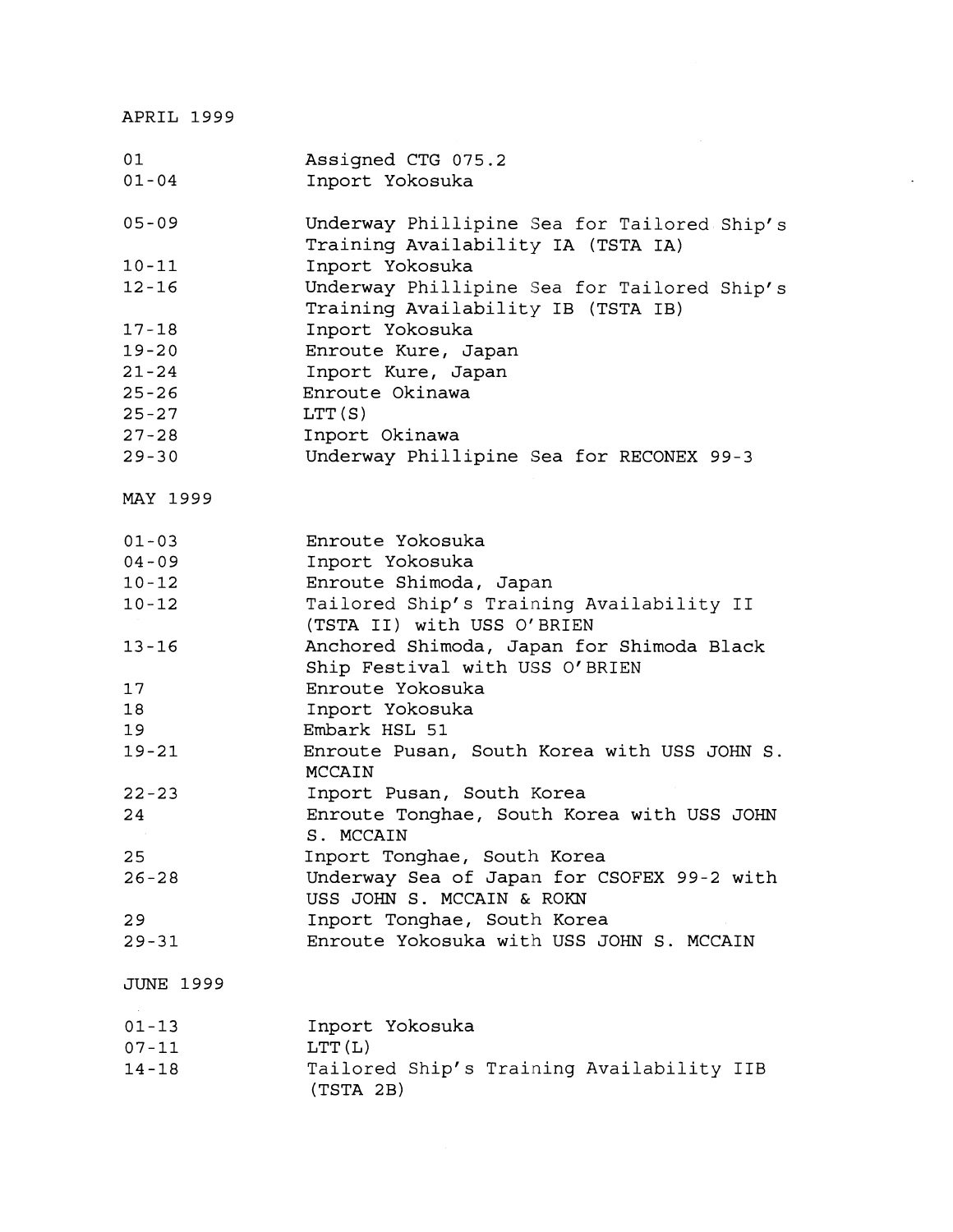| <b>JUNE 1999</b>       |                                                                                     |
|------------------------|-------------------------------------------------------------------------------------|
| $14 - 15$<br>$19 - 27$ | Underway Phillipine Sea<br>Inport Yokosuka                                          |
| $28 - 30$              | Underway Phillipine Sea for LTT(E)                                                  |
| <b>JULY 1999</b>       |                                                                                     |
| $01 - 02$<br>$03 - 05$ | Underway Phillipine Sea for LTT(E)<br>Inport Yokosuka                               |
| $06 - 07$              | Underway Phillipine Sea for Engineering<br>Qualification (E-QUAL)                   |
| $08 - 13$<br>$14 - 16$ | Inport Yokosuka<br>Underway Phillipine Sea for TSTA III                             |
| $17 - 18$              | Preparations<br>Inport Yokosuka                                                     |
| $19 - 23$              | Underway Phillipine Sea for Tailored<br>Ship's Training Availability III (TSTA III) |
| $24 - 25$              | Inport Yokosuka                                                                     |
| $26 - 28$              | Underway Phillipine Sea for Final<br>Evaluation Period (FEP)                        |
| $29 - 31$              | Inport Yokosuka                                                                     |
| AUGUST 1999            |                                                                                     |
| $01 - 05$<br>$06 - 08$ | Inport Yokosuka<br>Enroute Okinawa                                                  |
| $09 - 11$              | Blue-Green Work-ups with USS BELLEAU WOOD,<br>USS GERMANTOWN, and USS FORT MC HENRY |
| 12 <sup>°</sup>        | Inport Okinawa<br>Enroute Yokosuka                                                  |
| $13 - 15$<br>$16 - 31$ | Inport Yokosuka for crew swap with USS GARY                                         |
| 31                     | Change of Command. CDR Stephen Camacho<br>relieved by CDR Joeseph Harris            |
| 31                     | THACH-GARY Hull Swap                                                                |
| SEPTEMBER 1999         |                                                                                     |
| $01 - 15$<br>$15 - 19$ | Inport Yokosuka, Shake Down<br>Enroute Manila, Philipines                           |
| $19 - 22$              | Port Visit, Manila                                                                  |
| $22 - 26$<br>$26 - 28$ | Enroute Guam<br>Port Visit Guam                                                     |
| $28 - 30$              | Enroute Pearl Harbor                                                                |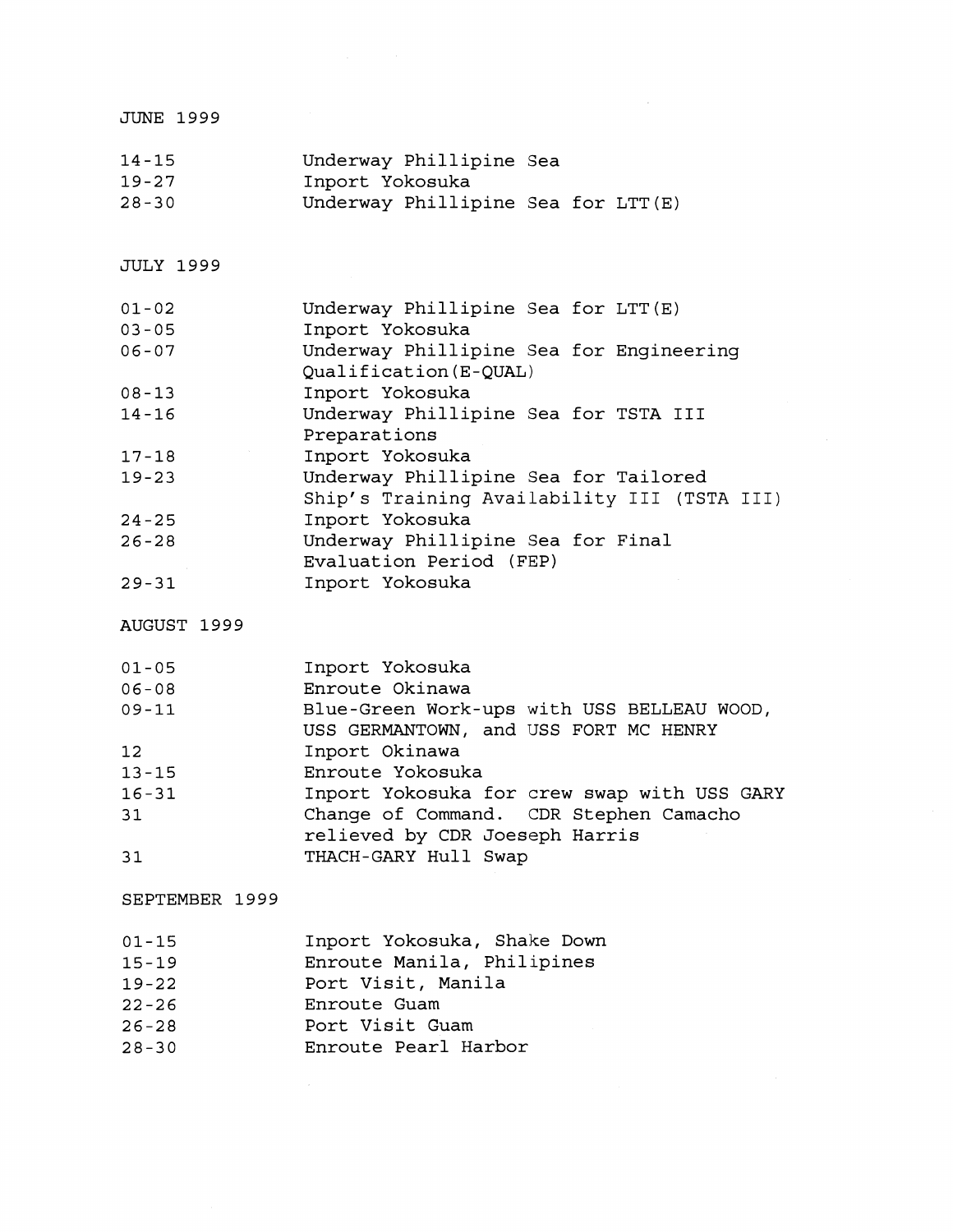OCTOBER 1999

| $01 - 04$ | Enroute Pearl Harbor                      |
|-----------|-------------------------------------------|
| 04        | Change of Command CDR Daniel relieves CDR |
|           | Harriss                                   |
| $05 - 08$ | Port Visit Pearl Harbor                   |
| $08 - 15$ | Enroute San Diego                         |
| 1.5       | Arrive San Diego                          |
| $15 - 31$ | Post Overseas Movement Stand Down         |

NOVEMBER 1999

| $01 - 07$ | Post Overseas Movement Stand Down          |
|-----------|--------------------------------------------|
| $12 - 12$ | Inport San Diego                           |
| $12 - 21$ | Underway as Opposing Forces for Joint Task |
|           | Force Exercise                             |
| $22 - 30$ | Inport San Diego                           |

 $\lambda$ 

 $\sim 10^7$ 

DECEMBER 1999

| $01 - 04$ | Inport San Diego                         |
|-----------|------------------------------------------|
| 06        | Underway for Seal Beach                  |
| 07        | Inport Seal Beach for Ammunition Offload |
| 08        | Return San Diego                         |
| $08 - 15$ | Inport San Diego                         |
| $16 - 31$ | Holiday Stand Down                       |

 $\label{eq:2.1} \frac{1}{2} \sum_{i=1}^n \frac{1}{2} \sum_{j=1}^n \frac{1}{2} \sum_{j=1}^n \frac{1}{2} \sum_{j=1}^n \frac{1}{2} \sum_{j=1}^n \frac{1}{2} \sum_{j=1}^n \frac{1}{2} \sum_{j=1}^n \frac{1}{2} \sum_{j=1}^n \frac{1}{2} \sum_{j=1}^n \frac{1}{2} \sum_{j=1}^n \frac{1}{2} \sum_{j=1}^n \frac{1}{2} \sum_{j=1}^n \frac{1}{2} \sum_{j=1}^n \frac{$ 

 $\mathcal{L}^{\text{max}}_{\text{max}}$  and  $\mathcal{L}^{\text{max}}_{\text{max}}$ 

 $\langle \rangle$  ,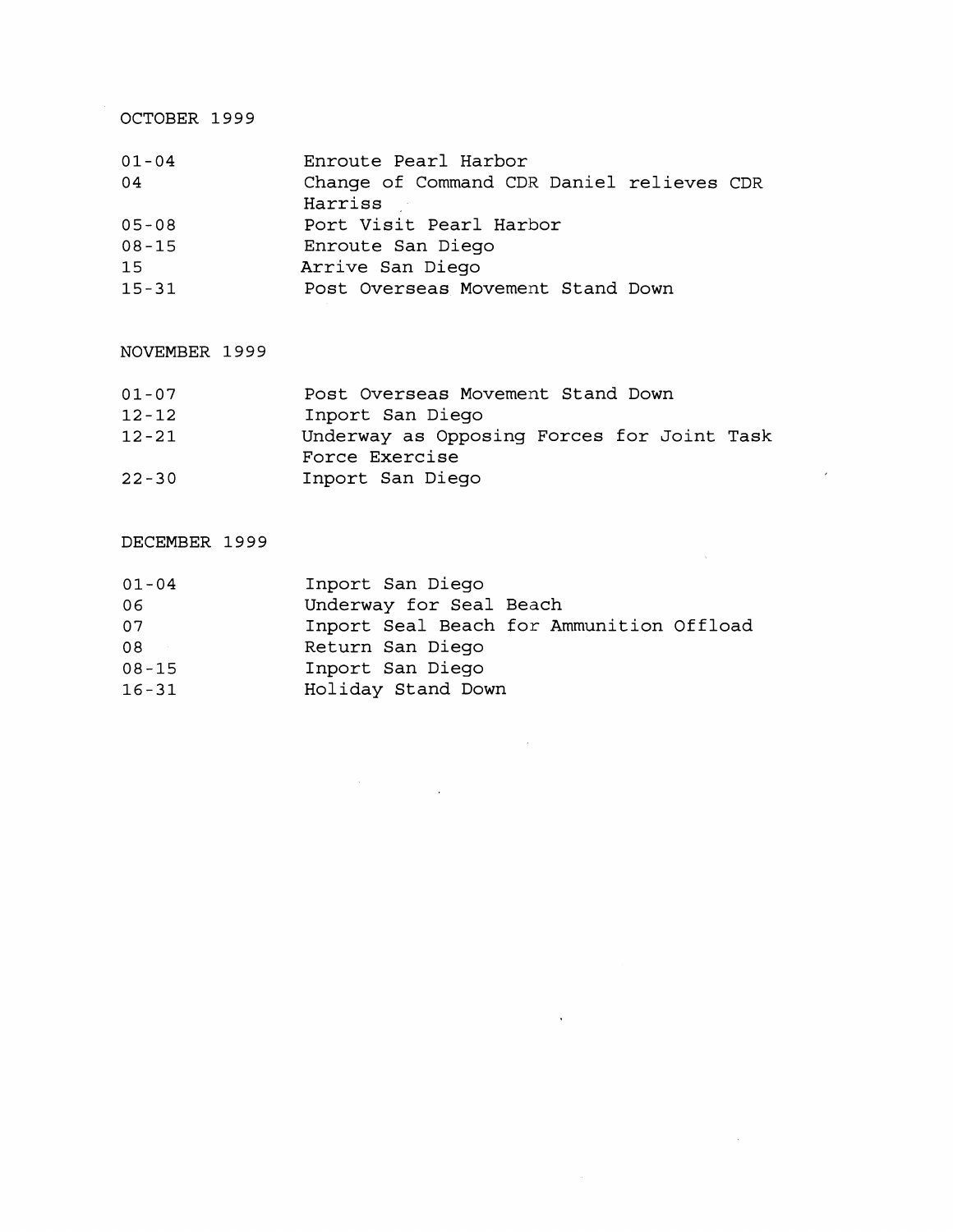#### **USS THACH (FFG 43)**

### **COMMAND HISTORY**

### **HISTORICAL NARRATIVE**

USS THACH started the New Year in a holiday standdown with one half of the crew on leave. All Holiday leave concluded on 04 January and normal inport routine commenced. On the 6<sup>th</sup> of January THACH got underway for the Phillipine Sea to conduct Limited Type Training for an upcoming Missilex. On the 21<sup>st</sup> of January THACH was underway and participated in a very successful Standard (SM-1) missile firing exercise with the USS MOBILE BAY, as well as **RECONEX** 99-2 in **the OKINAWA OPAREA.** 

THACH then sailed to GUAM for an extended port visit in February as well as a period of tender availability with USS FRANK CABLE. Afterwards, she sailed to Saipan where an onboard reception was held for the Lieutenant Governor of Saipan, and THACH crew members were entertained by traditional Saipan dancers.

THACH arrived in Yokusuka by March and began the Inter Deployment Training Cycle. THACH passed every phase of the training cycle with flying colors. Shortly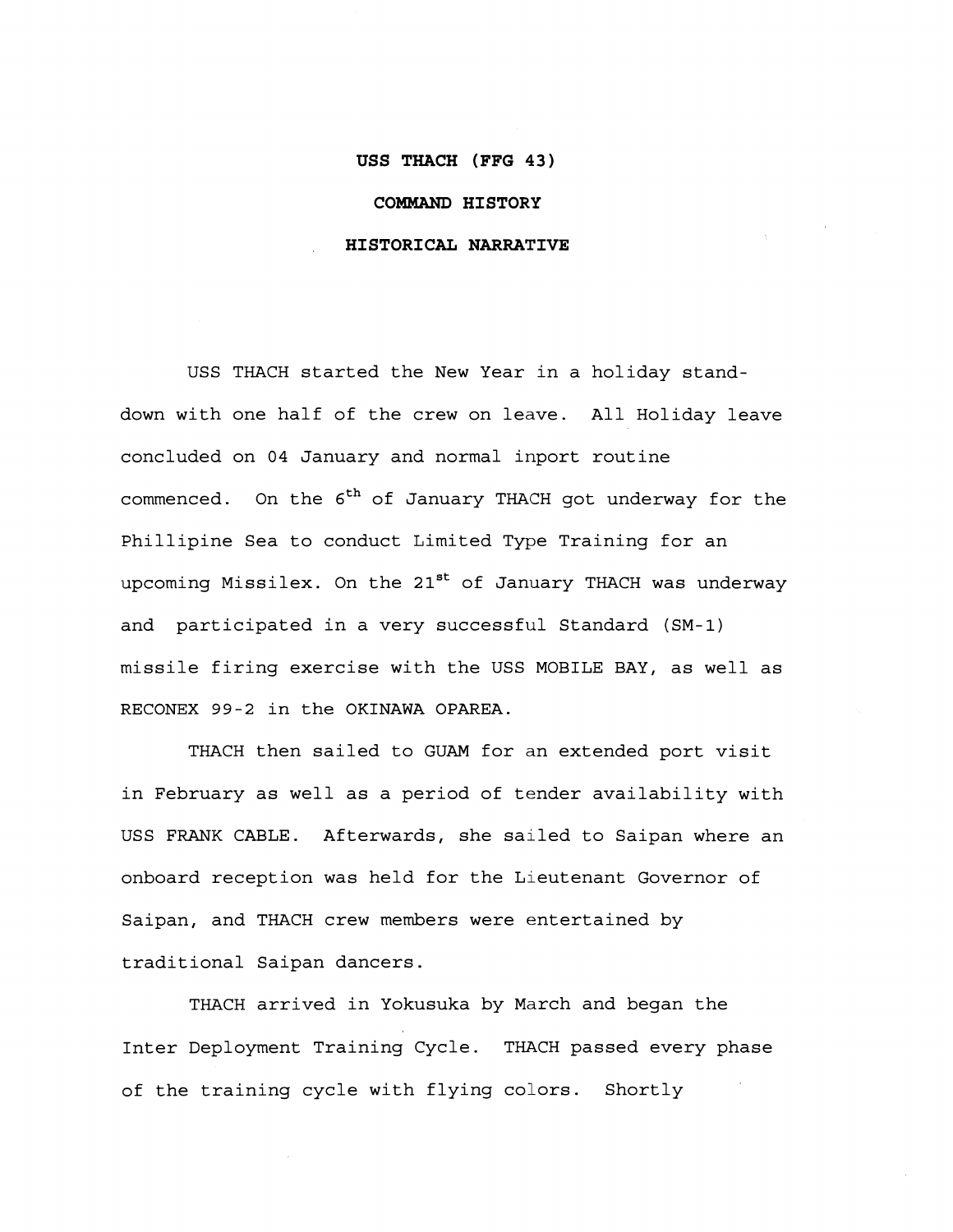thereafter, THACH held an at-sea change of command ceremony where Cdr. Thomas Goodall was relieved by Cdr. Stephen Camacho.

Continuing with the training cycle, THACH passed TSTA IA and IB in April. She then sailed to Kure, Japan, where thousands of local residents toured the ship. At the end of the month, THACH participated in yet another RECONEX (99-3) with the US Marines ashore on the beaches of Okinawa .

In May, THACH passed TSTA IIA while enroute to Shimoda, Japan. THACH and O'BRIEN both anchored outside of Shimoda to participate in the  $60^{th}$  Annual Shimoda Black Ship Festival. Members of the wardroom attended the official ceremony, which was also attended by the U.S. Ambassador to Japan, the Honorable Thomas Foley. THACH then traveled to Korea with the JOHN S MCCAIN to participate in Counter Special Operational Force Exercise (CSOFEX) 99-2 with the Republic of Korea Navy. Also included were port visits to Pusan and Tonghae, Korea.

THACH then traveled back to Yokosuka to complete the training cycle. In July, the Engineering Department steamed over the toughest of its tests, the Engineering Qualification (E-QUAL). The entire ship was evaluated as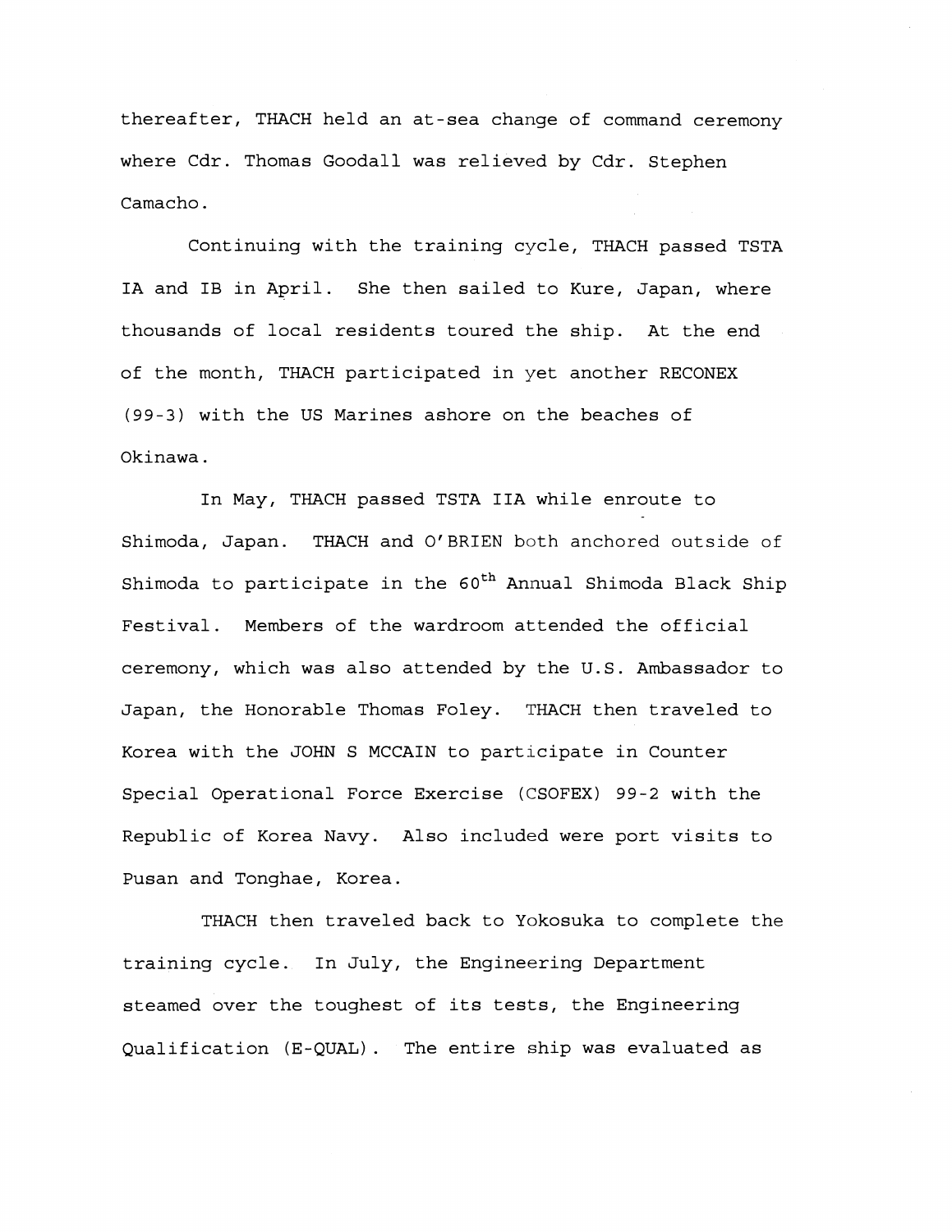ready for deployment by completing TSTA I11 and Final Evaluation Problem (FEP) .

With the training cycle complete, THACH participated with BELLEAU WOOD, GERMANTOWN, FORT MCHENRY, in Blue-Green Work-ups. THACH then returned to Yokosuka to turnover the ship to the crew of the GARY. Both crews remained in their homeports, swapping ships. The official change of command ceremony was held on 31 AUG, with Cdr. Joseph Harriss relieving Cdr. Stephen Camacho as Commanding Officer, and the crew of the GARY became the crew of the THACH.

After the hull-swap the new THACH crew had two weeks for Shake Down, where they would accustom themselves to their new surroundings and move their official documents onboard their new ship. From 01 September until the 15<sup>th</sup> of September, the THACH crew organized their workspaces and made the ship sea-worthy. She then got underway on the  $15<sup>th</sup>$ of September for Manila Bay, Phillipines. Entering port on the 19<sup>th</sup>, the THACH crew experienced the warm hospitality of the locals and took advantage of tours that helped them embrace the Phillipine culture. On the 22 September, the THACH crew departed Manila and began a four day transit to Guam. She arrived in Guam on the **26th** for a two day port visit where crew members took advantage of the prime fishing and snorkeling activities. From Guam, the THACH